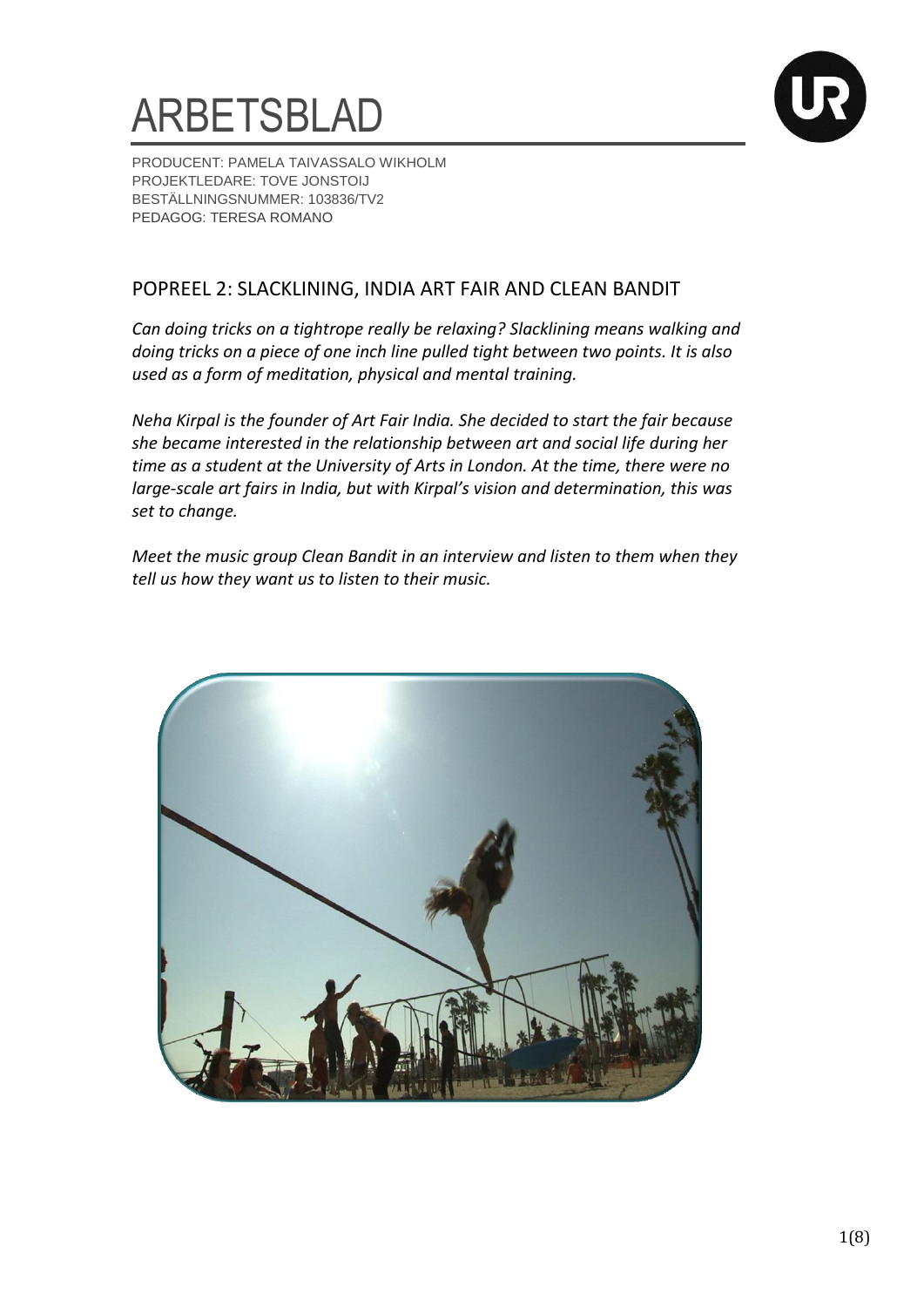

### A. LISTEN AND WRITE

Below you will find expressions used in the program. In what context are they used and what do they mean, do you think? Try to figure it out while watching the program, then discuss with a friend to see if you got it right.

| Slacklining |                 |
|-------------|-----------------|
|             | Tricks          |
| Slackery    |                 |
|             | Highlining      |
|             | Flip            |
| Workout     |                 |
|             | Failure analyst |
|             |                 |
|             |                 |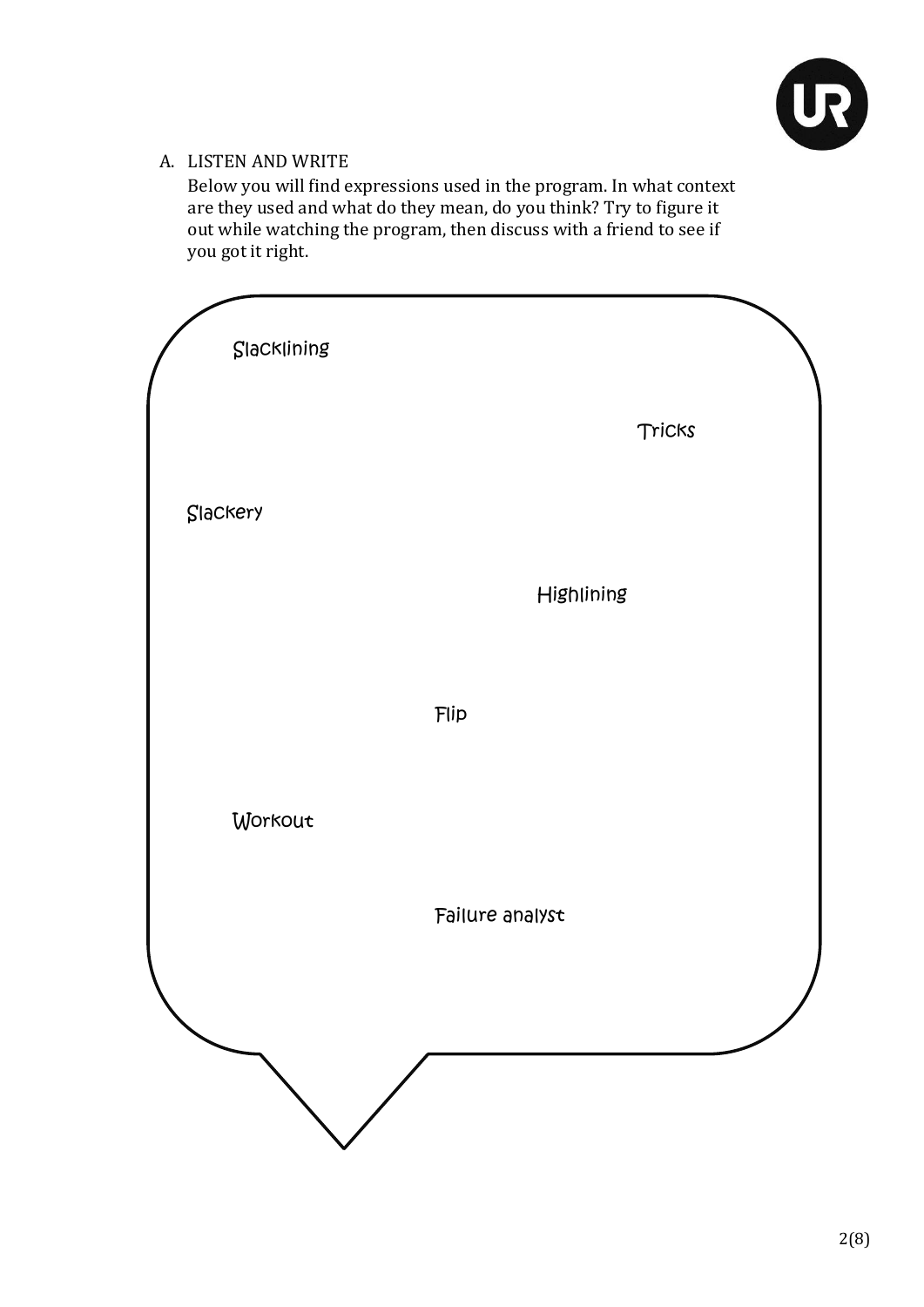

#### B DISCUSS IN CLASS

- $\triangleright$  Neha Kirpal wants to join art and social issues. Do you think art is good for that? If you would express something that was important to you, which art form would you choose and why?
- $\triangleright$  One of the issues mentioned in the programme is "missing girls". What other important problems or topics could be addressed through art? Have you seen any exhibitions with social issues and art? Are there any social issues in Sweden right now that you think could be good to work with through art?
- $\triangleright$  What type of art do you like? Is art important? Why? Why not? What can be expressed through art? What can't be expressed through art? What art form do you prefer?
- $\triangleright$  Some of the people who do slacklining think it should be considered an extreme sport. Why are extreme sports so popular? Extreme sports are often compared to meditation, deep relaxation and joy. Why? What is making you feel relaxed or meditative? If you would try an extreme sport, what would it be?

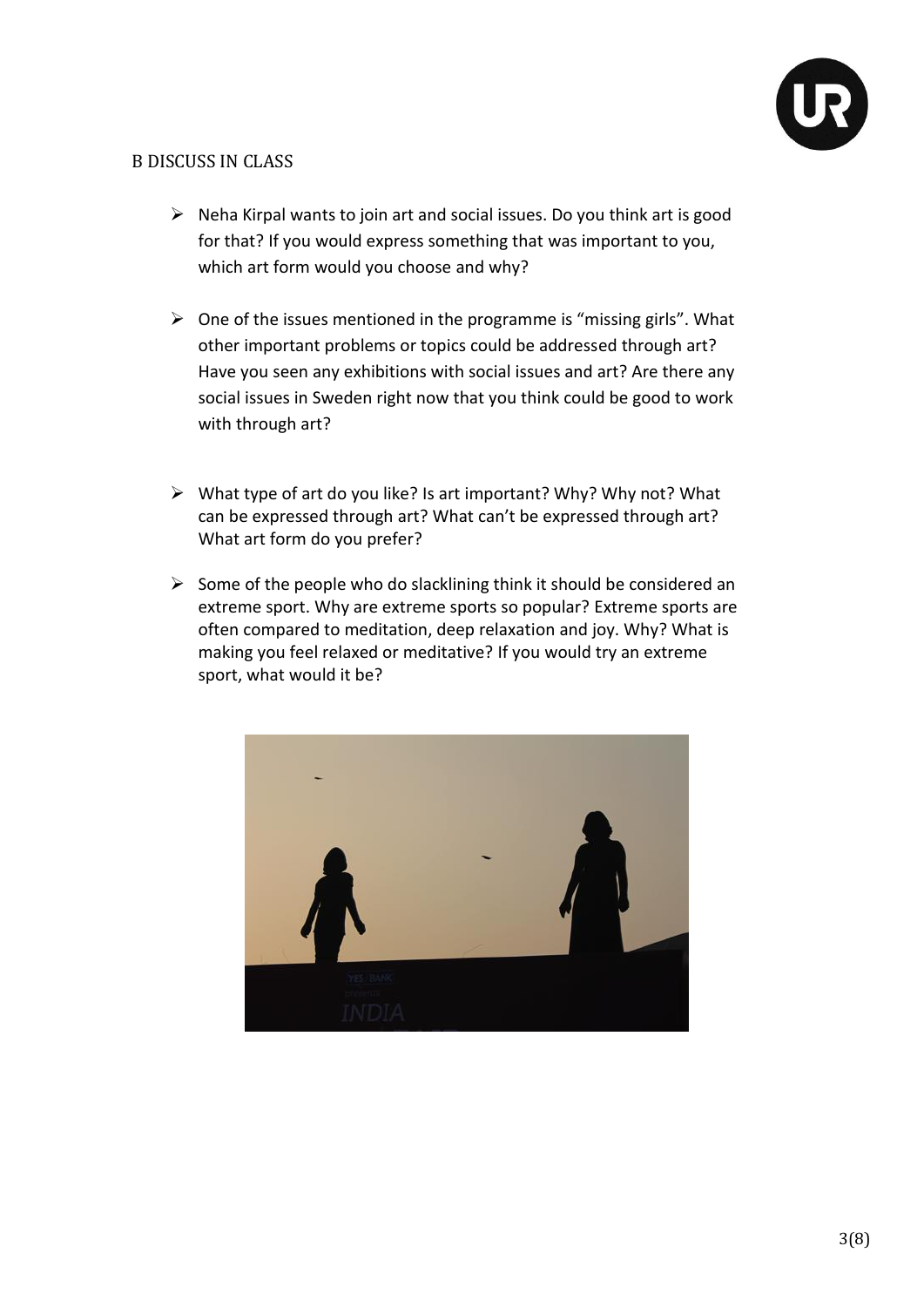

## C RESEARCH THE WORD/EXPRESSION

What do these words/expressions mean? Try to see if you can find them on the internet.

| $\cdot \cdot$ |                      |
|---------------|----------------------|
| ❖             |                      |
|               | * Interior Designer: |
|               |                      |
|               |                      |
|               | * Approach: 1999)    |
| ❖             |                      |
|               |                      |
|               |                      |
| ❖             |                      |
| ❖             | Rebel:               |
| ❖             | Chord:               |
| ❖             | Harmony:             |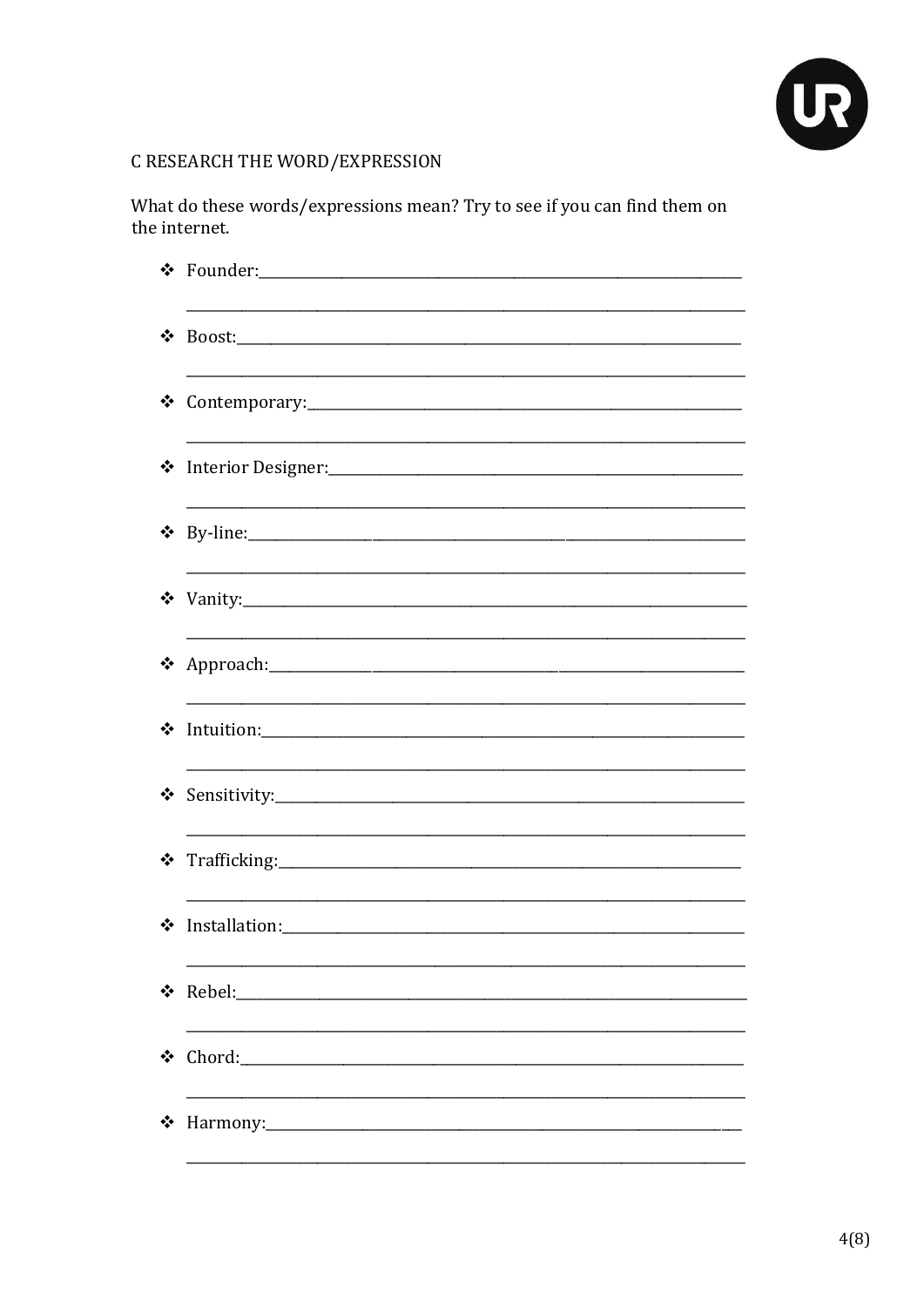

### D EXTRA MATERIAL

- Look at these definitions of the word *slacker*:
	- *slacker* **in the Urban Dictionary:**

*Someone who puts off doing things to the last minute, and when the last minute comes, decides it wasn't all that important anyway and forgets about it*.

*slacker* **i[n www.oxforddictionaries.com:](http://www.oxforddictionaries.com/)**

*A person who avoids work or [effort.](http://www.oxforddictionaries.com/definition/english/effort#effort__3)*

Are you a slacker? Is it ok to be a slacker? How does a slacker spend his/her days? Write an essay with one of the titles:

- 1*. I'm a slacker and I'm proud of it!*
- 2. *Me? A slacker? No way!*
- $\triangleright$  Find out more about Indian contemporary female artists. Search the Internet for pictures and information about Neha Kirpal and Raseel Gujral. Present it in class. Don't forget to mention your sources!
- $\triangleright$  Prepare a presentation about Clean Bandits. Who are the members? What type of music do they play? Let the class listen to a song. Create a gap text with one of the lyrics and let your classmates do a listening exercise.
- $\triangleright$  Find out more about slacklining, tricklining, highlining and yogalining. Search the Internet for pictures and information. Present it in class. Don't forget to keep track of your sources!
- $\triangleright$  Prepare a presentation about an extreme sport that you find interesting. Show the class a YouTube clip of the sport and tell them about it.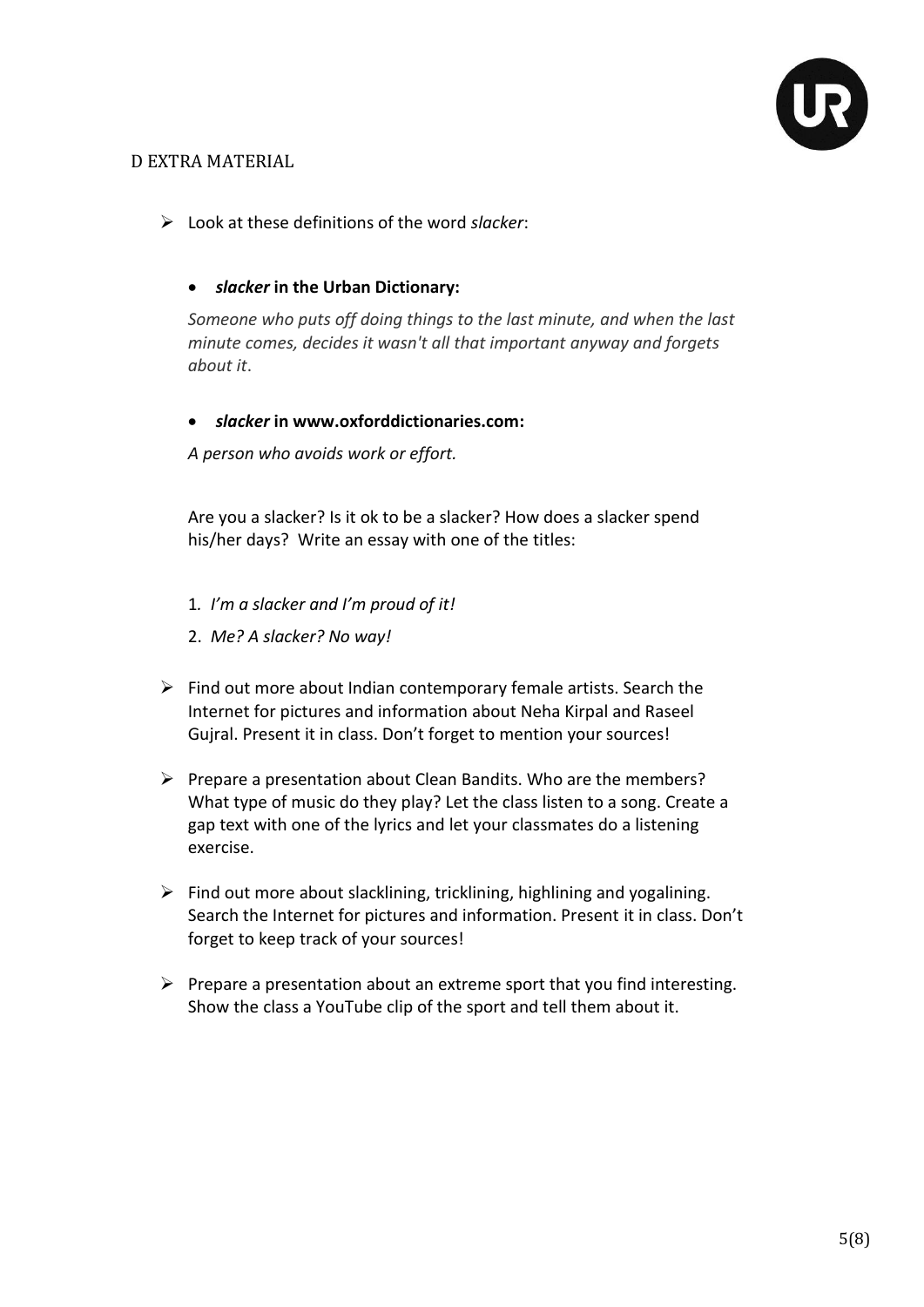

### E RADIO POPREEL LISTENING COMPREHENSION Listen to Radio Popreel and answer the questions.

- 1. What is tricklining?
	- a) When you do tricks, flips and turns on a slack line.
	- b) When you meditate on a line.
	- c) When you skate on a line.
- 2. How wide is the line?
	- a) 14 cm
	- b) 4 cm
	- c) 15 cm
- 3. When was slacklining invented?
	- a) In the 1950s b) In the 1960s c) In the 1970s
- 4. Who invented slacklining?
	- a) A slacker named Tom Ryder.
	- b) It was invented by mountain climbers.
	- c) It was invented by Clyde Rymers.
- 5. What is the double meaning of the word "slacker"?
	- a) A slack line and somebody who walks the line.
	- b) Someone who does slacklining and someone who has no ambitions.
	- c) A lazy person and a type of trousers.
- 6. In what way can slacklining be like meditation?
	- a) You focus completely on what you are doing.
	- b) You can relax and take a nap on the line.
	- c) You usually sit on the line in a full lotus posture.

7. What is it that makes the cultural scene in India so rich according to Neha Kirpal?

- a) Art has always been important in India.
- b) The big cities.
- c) There are many modern and emerging young artists.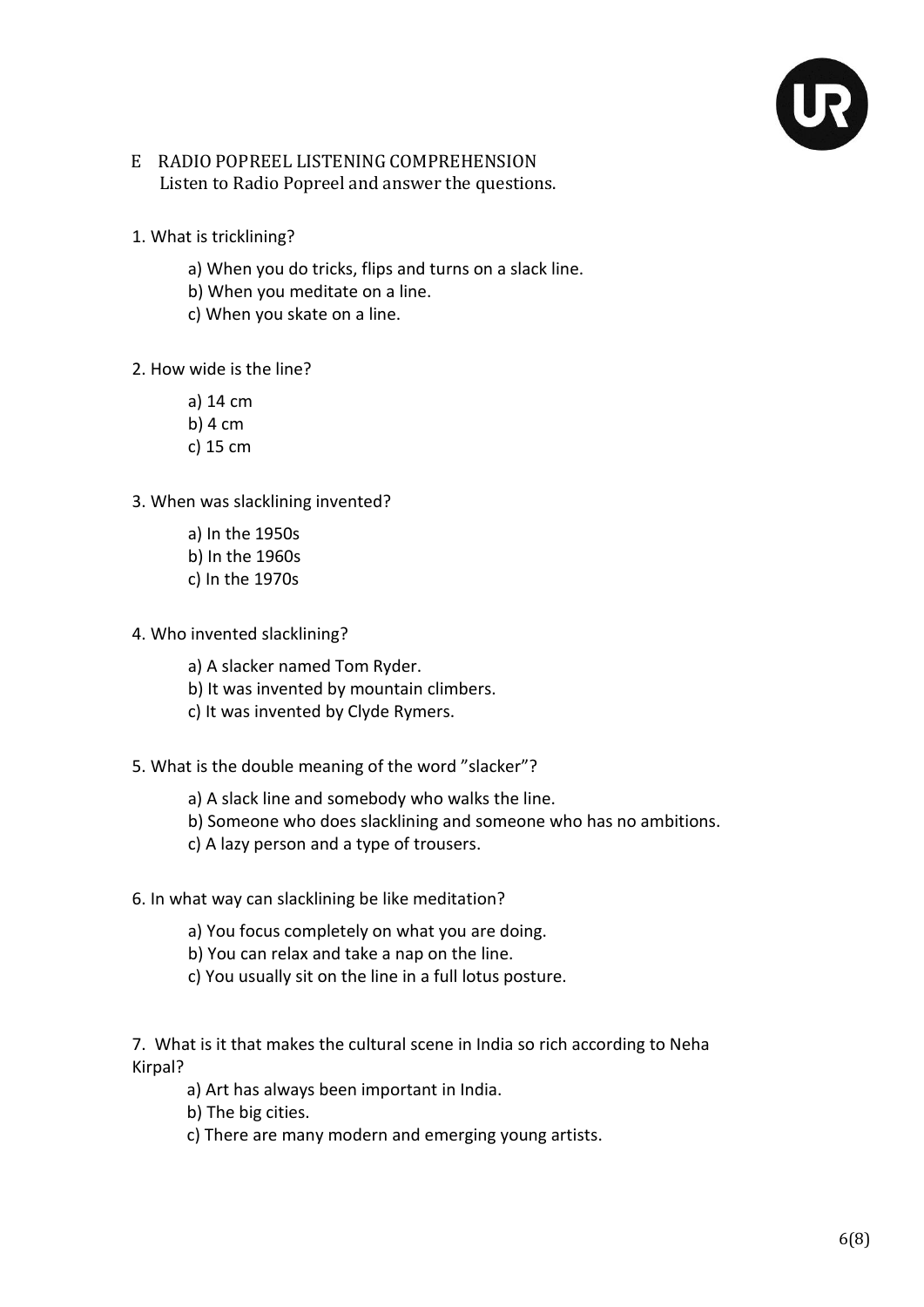

- 8. What is the main problem in India at the moment, according to Raseel Gujral?
	- a) Poverty
	- b) Education and women's social position in rural areas.
	- c) Politics
- 9. What is Leena Kejriwal's photography about?
	- a) Missing girls
	- b) People in general
	- c) Traffic jams
- 10. When did the English artist Alec Cumming come to India?
	- a) In 2010 b) Two years ago c) Six months ago
- 11. What inspires him?
	- a) The chaos, the colours and the smells.
	- b) The language.
	- c) The landscape and the cows.
- 12. Where is Clean Bandit from?
	- a) New Delhi
	- b) Ireland
	- c) England